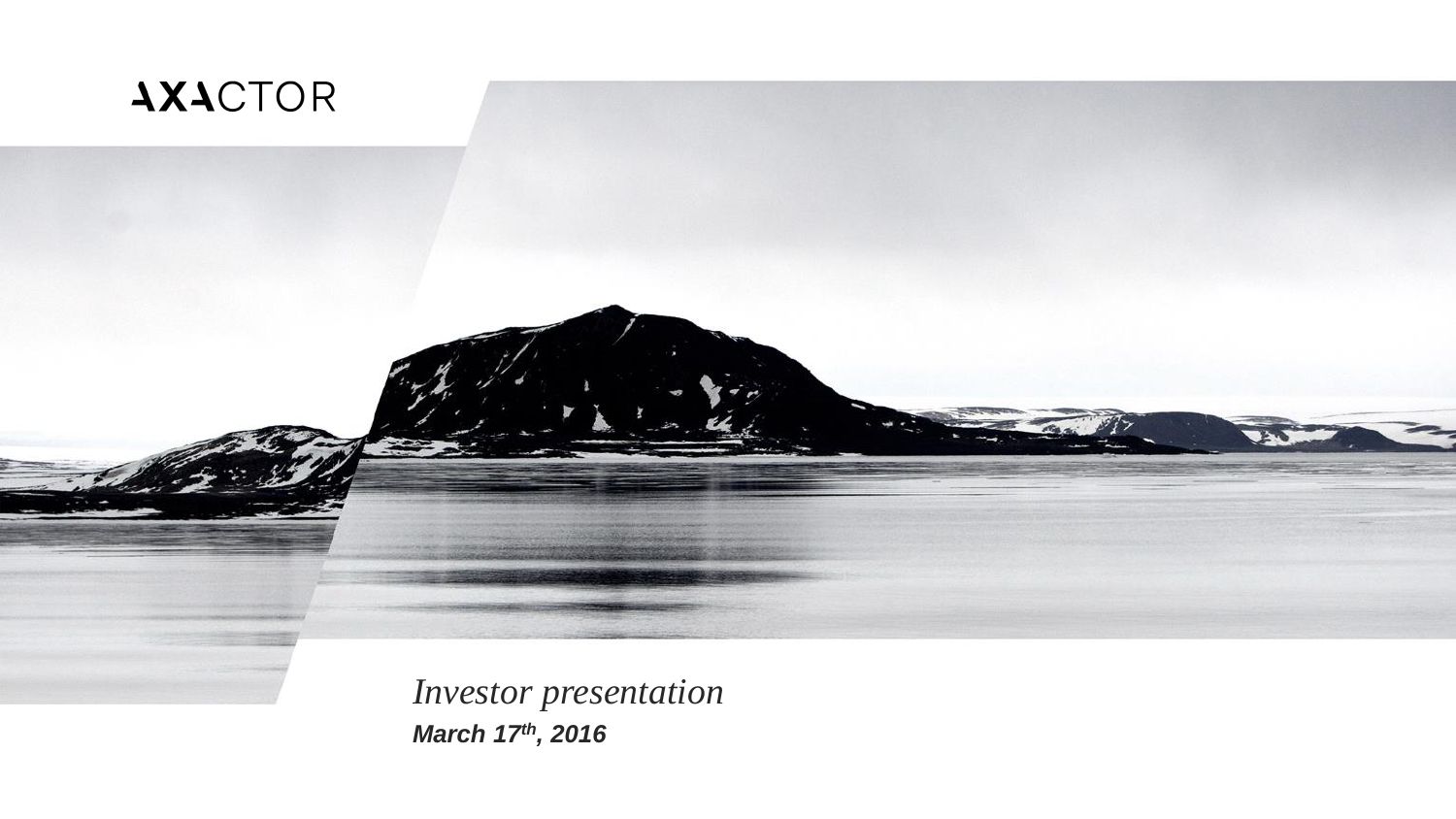# European NPL market overview



**The NPL market has counter-cyclical qualities**

**EUR 0.8-1.0 trillion since 2012**

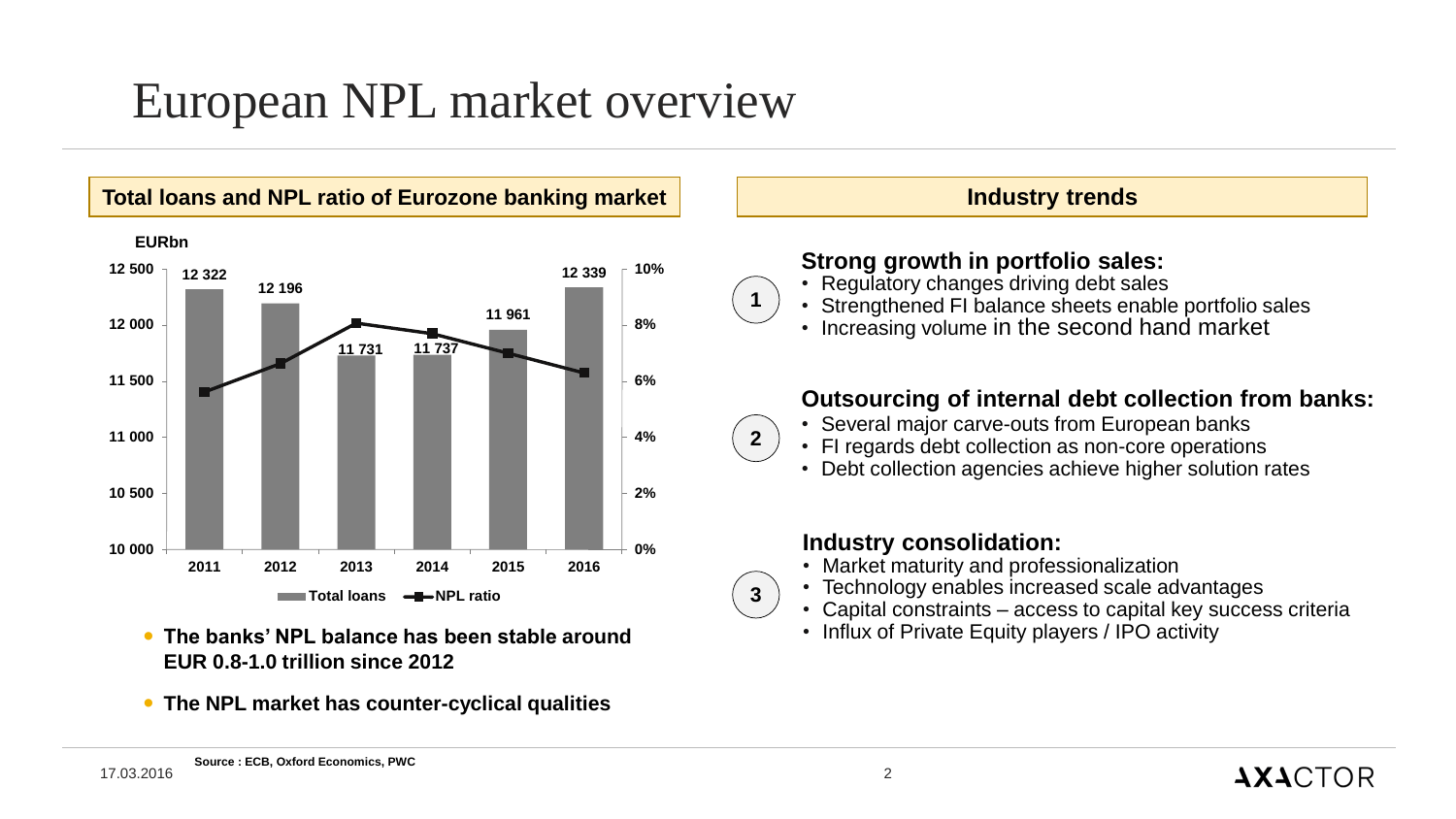# Axactor entry strategy and value chain focus

### **Axactor entry strategy Axactor value chain and geographical focus**

- **1 Acquire a high quality debt collection company in each of the priority markets**
- **2 Grow through NPL portfolio acquisitions**
- **3 Carve-out of collection platforms from financial institutions**
- **4 Further develop the 3PC business through Axactor customer relationships**
- **5 Ensure scale benefits and operational excellence in operations**
	- **Focus on the financial segment but opportunistically investigate other segments**



**6**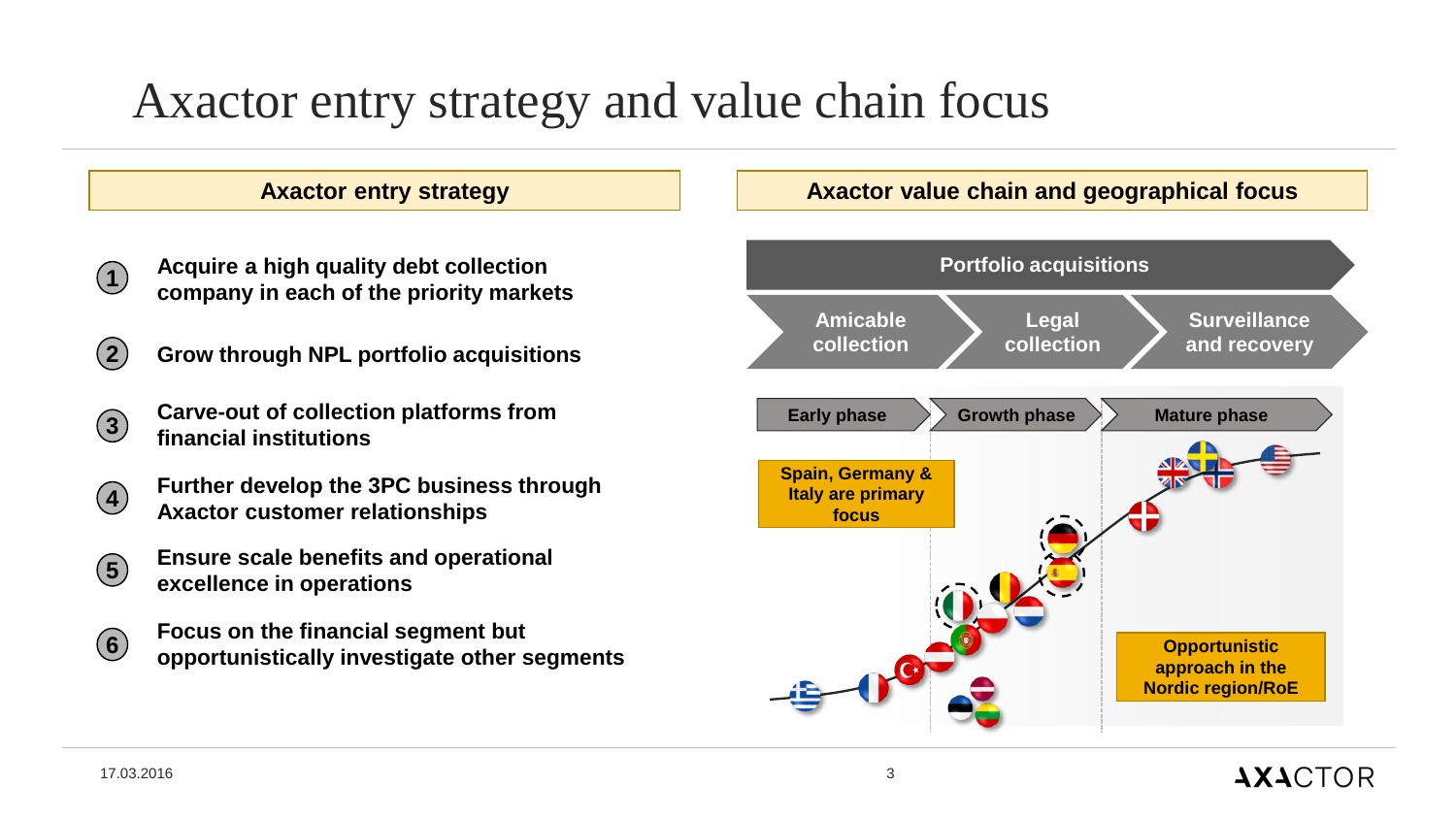## Axactor milestones

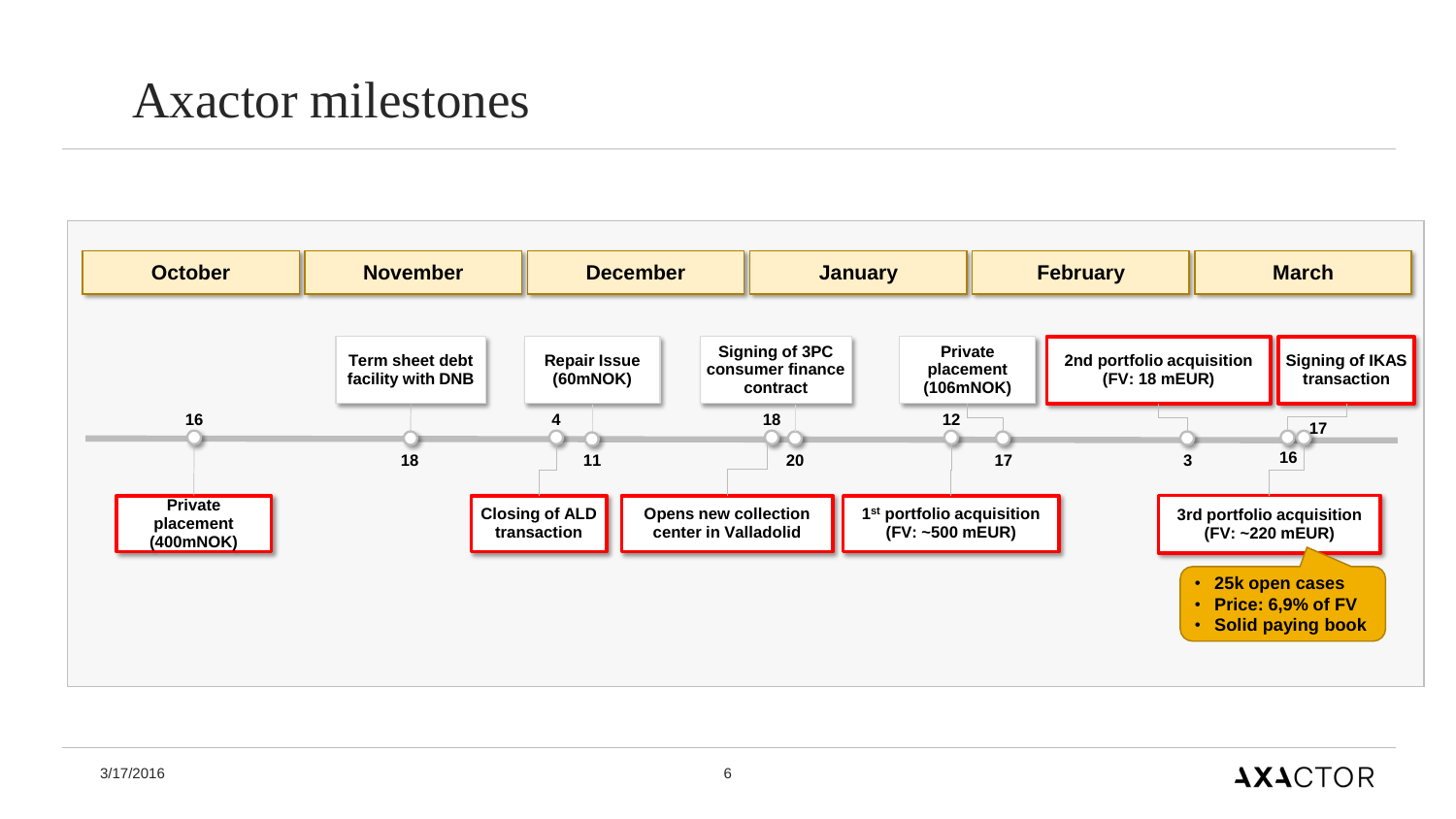# Strong increase in debt collection cases and debt collection volume



**Source: Finanstilsynet – Pressemelding nr.3/2015, Virke Inkasso**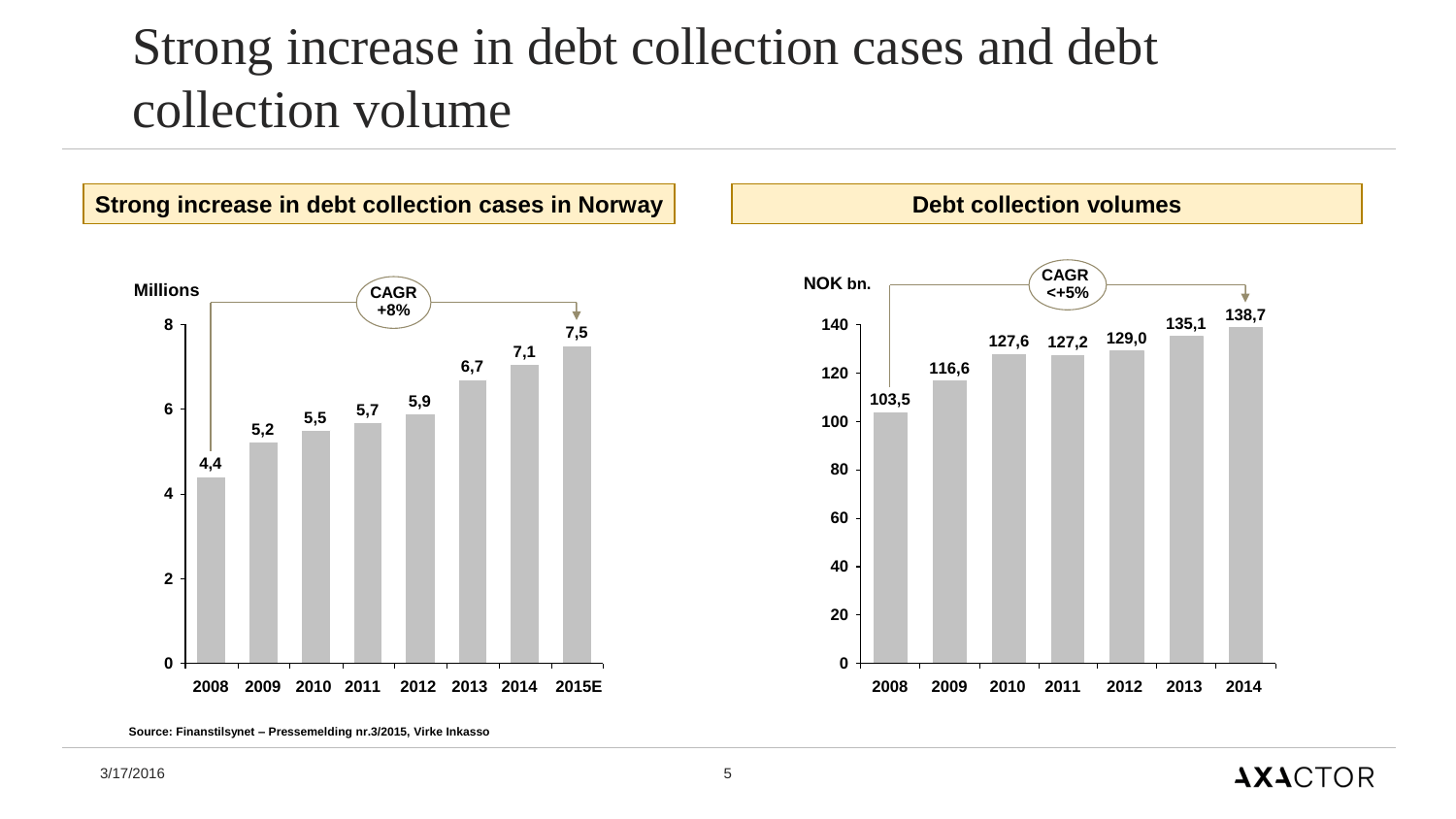# Strategic rationale for the IKAS acquisition

| Norwegian market growth                                                  | Significant increase in number of collection cases<br>An increase in number of non-performing loan portfolios available for sale                                                                |
|--------------------------------------------------------------------------|-------------------------------------------------------------------------------------------------------------------------------------------------------------------------------------------------|
| <b>Strong business case stand</b><br>alone                               | Significant and increasing cash generation from day 1<br>IKAS has operational improvement potential that Axactor can realise with limited<br>investments (e.g. IT systems, collection strategy) |
| <b>Entering a new geography</b><br>with the "best platform"<br>available | IKAS considered to be the "best platform" available in the Norwegian market<br>Entering the Norwegian market represents a diversification of Axactor's<br>operations                            |
| <b>Increased ability to</b><br>secure financing                          | Nordic presence increase ability to secure financing with the Nordic banks                                                                                                                      |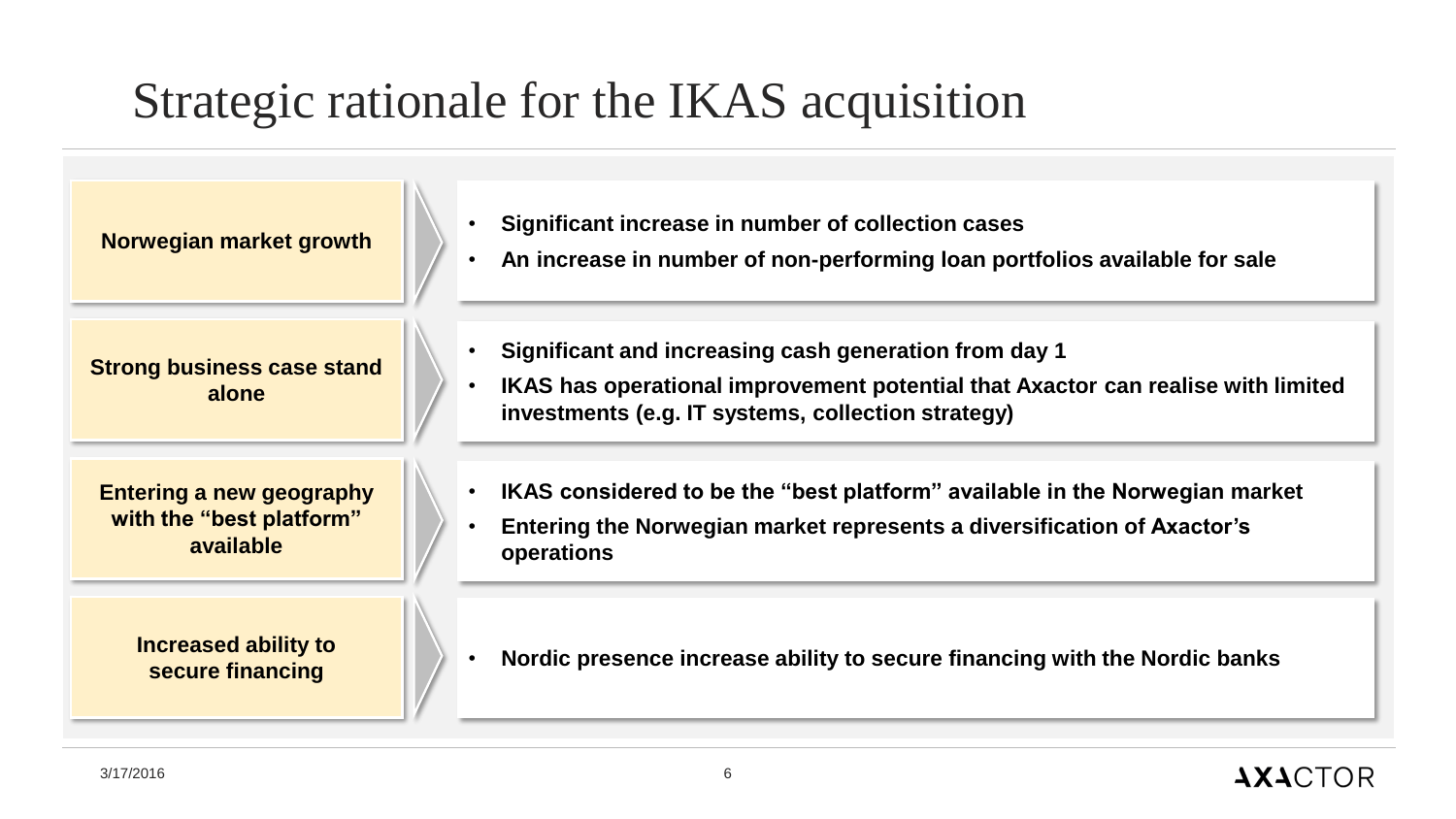# **IKAS**

# IKAS in brief

- **Established in 1988 by Kjell Reiersrud, and is today one of Norway's most reputable suppliers of invoice administration and debt collection**
- **Delivers market leading and modern payment solutions for selected small to medium sized businesses across all sectors through two business segments:**
	- **i. IKAS Collection**
	- **ii. IKAS Payments**
- Headquartered in Hokksund → 70 employees located **throughout Norway in 5 offices**
- **Total revenues in 2015 of ~NOK 91m and EBIT of ~NOK 26m**

#### **Overview COVER 2018 19 Are Service COVER 2019 19:30 Revenue (mNOK) and EBIT margins**